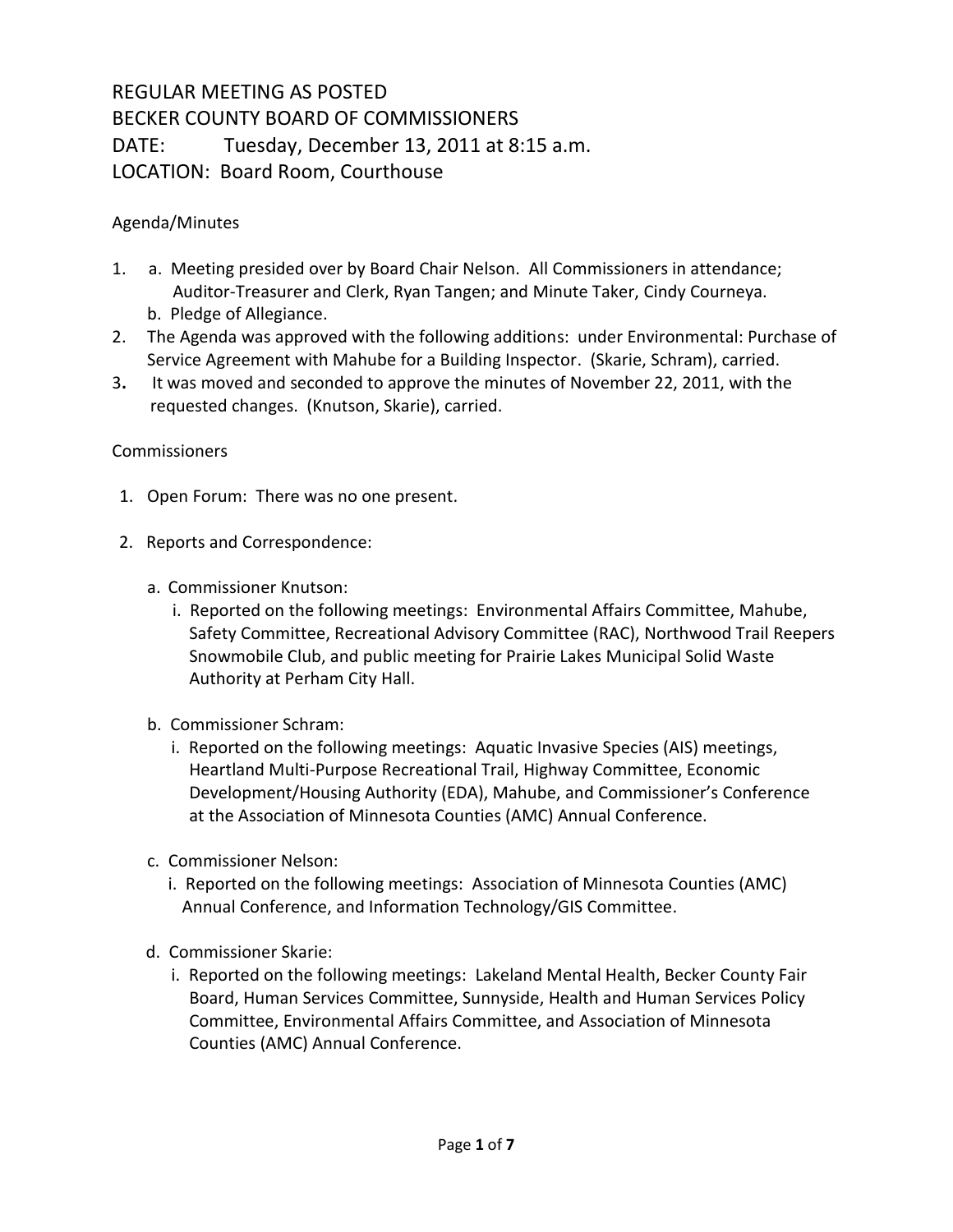- e. Commissioner Okeson:
	- i. Reported on the following meetings: Association of Minnesota Counties (AMC) Annual Conference, Labor Negotiating Committee, Re-Design Committee, Economic Development/Housing Authority (EDA), and Highway Committee.
- f. It was noted that there is an Ag. Forum scheduled for Thursday, December 15, 2011 from 9:00 a.m. until noon, at the Callaway Community Center.
- 3. Appointments: There were none.

Auditor-Treasurer: Ryan Tangen presented:

- 1. Licenses and Permits: There were none.
- 2. Mr. Tangen referenced the Becker County 2010 Redistricting Map included in the board packet and the need for ongoing discussion on this issue with input from the commissioners. County Re-districting cannot be finalized until the State and city of Detroit Lakes have completed their districts. It was the consensus of the Board to continue these discussions at the next and subsequent regularly scheduled Becker County Board of Commissioners meetings with Mr. Tangen to provide a report with the states findings, when this has been completed.
- 3. It was recommend by the Management Team to move forward with splitting the Assessor and Environmental position. There was also continued discussion on building options, looking at the second floor and combining services, but it is felt that a County Administrator needs to be in place before options can be developed and reviewed.
- 4. The Re-Design Committee is recommending the split of the Assessor and Environmental position as noted. It was moved and seconded to authorize the separation of the Assessor and Environmental position into two separate positions, with separate job descriptions created. (Knutson, Okeson), carried.
- 5. It was moved and seconded to approve Resolution 12-11-1C, to set the Commissioner's salaries for 2012, with the amounts staying the same as 2011, at an annual salary of \$22,137, with the Board Chair receiving \$600 more at \$22,737, and with a per diem of \$50 for assigned committee meeting attendance, other than regular Commissioner meetings, effective January 1, 2012. (Knutson, Skarie), carried.
- 6. It was noted that the 2012 Board Meeting Dates need to be set and that this will be presented in resolution form at the next regularly scheduled board meeting. It was the consensus of the board to continue to schedule the Board of Commissioner meetings on the second and fourth Tuesdays of the month. Other meetings that have been determined and set in the resolution have included the Organizational meeting, Board of Equalization, Budget Review, Association of Minnesota Counties (AMC) Annual Conference, and Budget Hearing. Mr. Tangen recommended including the Highway Fall Road Tour as well.

Assessor: Steve Skoog presented:

1. It was moved and seconded to approve Resolution 12-11-1H, to authorize to hire one (1) full-time Property Tax Specialist. (Skarie, Schram), carried.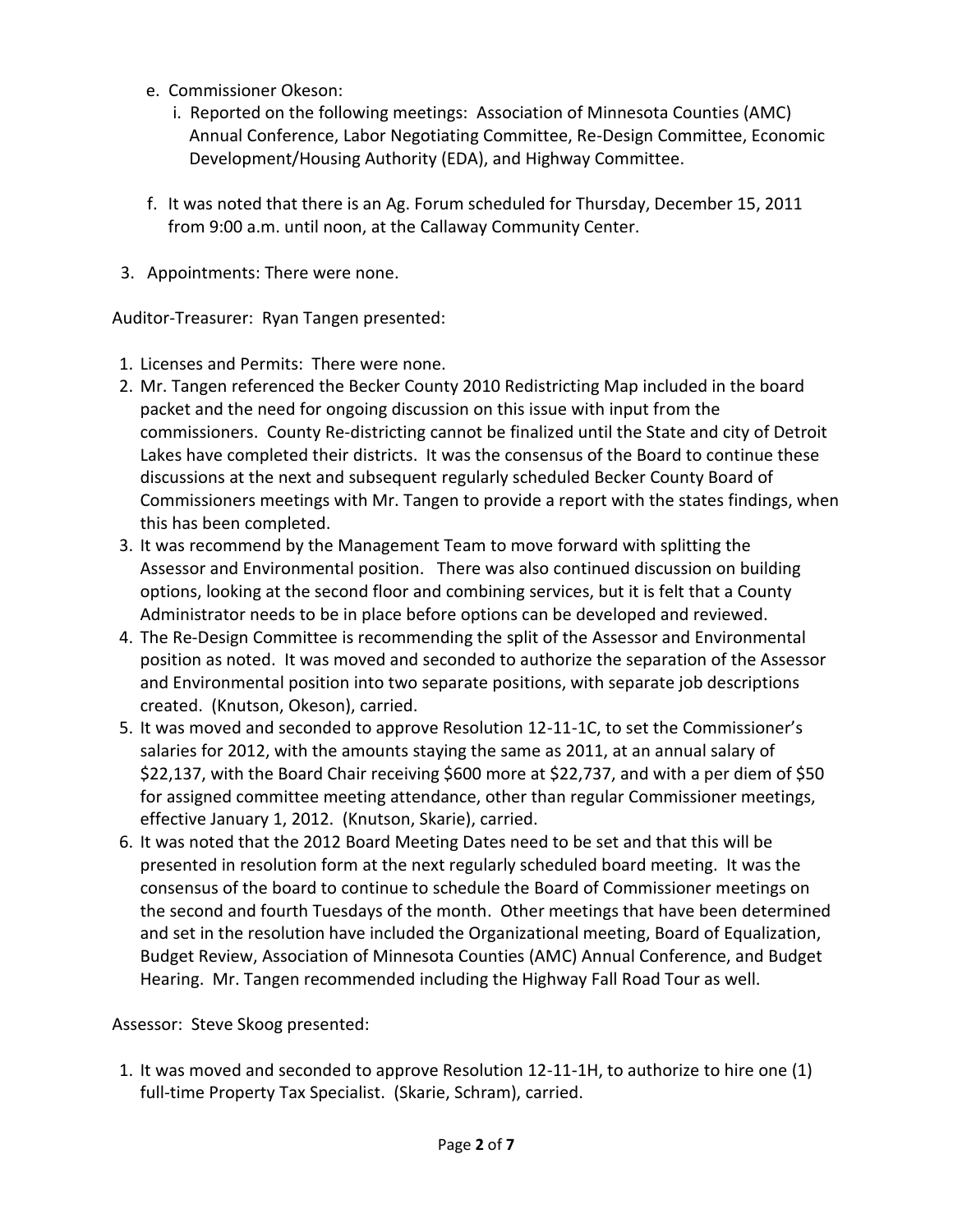Environmental: Steve Skoog presented:

- 1. It was moved and seconded to approve Resolution 12-11-1I, to authorize that Becker County, as a member of the Prairie Lakes Municipal Solid Waste Authority, may resolve that the Authority will agree to own and operate the Resource Recovery Facility in Perham, and that Becker County shall provide necessary local financing, and to accept and exercise the governmental powers necessary to develop and operate the project. (Knutson, Schram), carried.
- 2. It was moved and seconded to approve the renewal of the 2012 Becker County Waste Haulers Licenses, to include the four that have not submitted the required paperwork, and with a review of the liability limits. (Okeson, Skarie), carried.
- 3. It was moved and seconded to approve the Purchase of Service Agreement with Mahube Community Council, Inc., to provide a State of Minnesota Licensed Building Official/Inspector to oversee and inspect the construction of the Environmental Services landfill buildings, located at the Transfer Station, as outlined in said agreement. (Knutson, Schram), carried.

Finance Committee Minutes: Auditor-Treasurer: Ryan Tangen presented:

- 1. It was moved and seconded to approve the regular claims, over 90-day claims, and Auditor's Warrants:
	- a. Over 90 Days:
		- i. Payment to Tweeton Refrigeration in the amount of \$148.00 due to lack of an invoice.
	- ii. Payment to Region I in the amount of \$1,293.75 due to missing invoice.
	- b. Auditor's Warrants (Tuesday Bills):
		- i. 11/22/11 in the amount of \$1,985,195.83
		- ii. 11/29/11 in the amount of \$5,949,568.44
		- iii. 11/30/11 in the amount of \$1,126,273.97
		- iv. 12/06/11 in the amount of \$29,324.31
		- (Knutson, Okeson), carried.
- 2. It was recommended to approve when presented the Human Services Claims.
- 3. It was recommended to approve Resolution 12-11-1H, to authorize to hire one (1) full-time Property Tax Specialist. This was addressed earlier in the meeting and approved.
- 4. It was noted the gate at the Transfer Station will be installed later this week or next week and to complete the process there is a \$1,750 Occupational Safety and Health Administration (OSHA) fee.
- 5. It was recommended to approve Resolution 12-11-1I, to establish Becker County's involvement in the Perham Resource Recovery Facility. This was addressed earlier in the meeting and approved.
- 6. It was recommended to approve the list of 2012 Solid Waste Haulers Licenses, with review of the liability limits. This was addressed earlier in the meeting and approved.
- 7. Plans for the Transfer Station redevelopment will be completed soon. There is a need for an expert in building codes to be involved. A contract with Mahube for services was the low of three quotes at \$60/hour, plus mileage. It was recommended to approve. This was addressed earlier in the meeting and approved.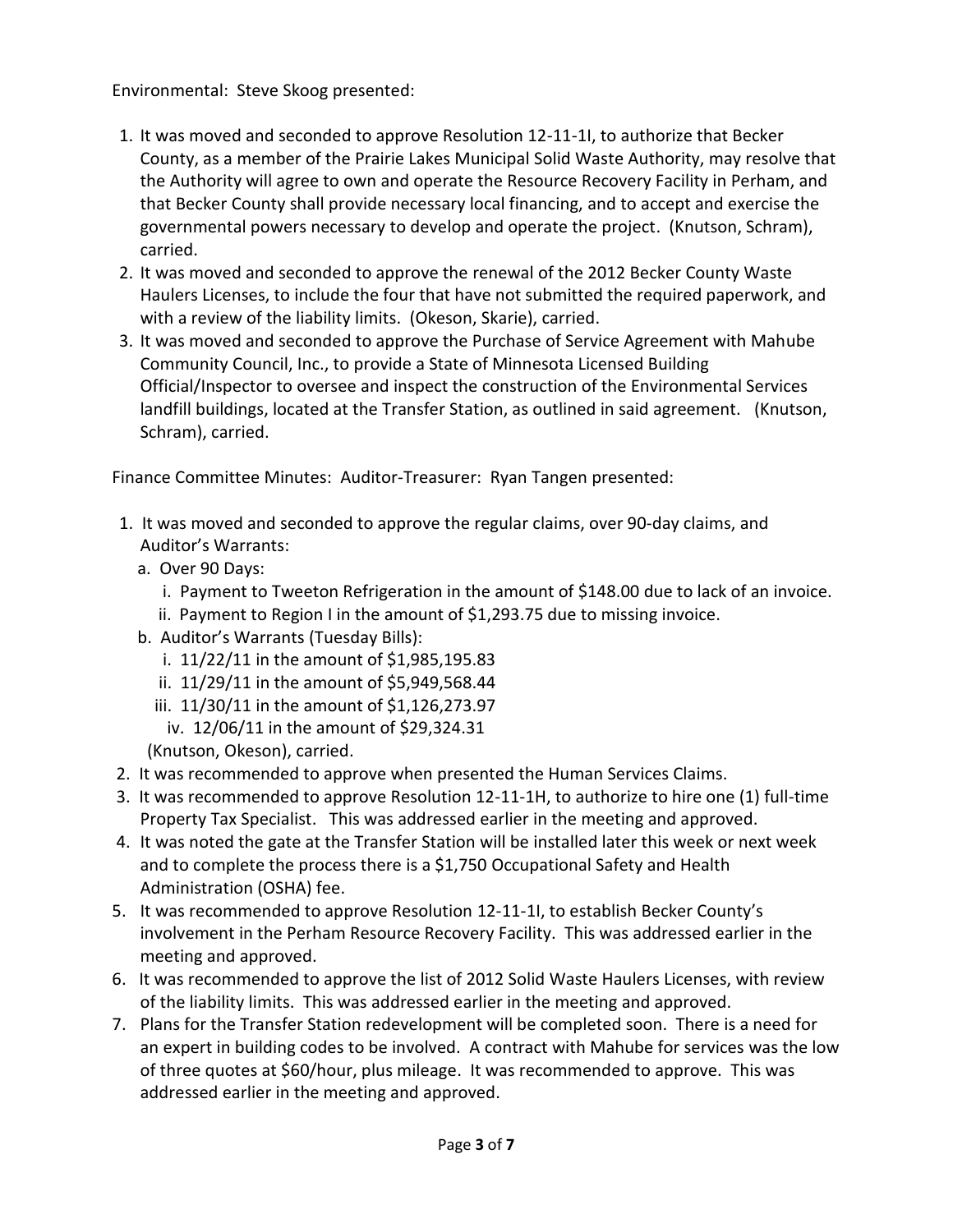- 8. It was moved and seconded to increase the change fund at the Detroit Lakes Transfer Station to \$700. (Knutson, Okeson), carried.
- 9. It was recommended to approve when presented Resolution 12-11-1D, to authorize the final payment for Project Number S.A.P. 003-606-17; S.A.P. 003-617-007; S.A.P. 003-622- 031 in the amount of \$43,262.27.
- 10. It was recommended to approve when presented Resolution 12-11-1E, to authorize the final payment for Project Number S.A.P. 003-612-005; S.A.P. 003-599-027; S.A.P. 003-635- 005 in the amount of \$33,539.53.
- 11. It was recommended to approve when presented Resolution 12-11-1F, to adopt the Becker County 2012 Five Year Construction Improvement Plan (2012-2016), as outlined.
- 12. It was noted that Resolution 12-11-1G, to approve the Highway Department Vehicle Policy has been rescinded and will be presented at a later meeting.
- 13. It was moved and seconded to approve the purchase of two (2) additional desktop computers for Human Services and one (1) laptop for the Jail, at an estimated cost of \$3,200. (Knutson, Schram), carried.
- 14. It was noted that to support Virtual Desktop implementation, there is a need to increase the number of virtual servers and to increase performance. It was moved and seconded to approve the purchase of VMware, VCenter Server and two (2) VSphere Enterprise Server Licenses at an estimated cost of \$13,300. (Okeson, Skarie), carried.
- 15. It was moved and seconded to approve the purchase of an additional 48 Port Switch for the Sheriff's Office and 24 Port Switch for the Server Room, at an estimated cost of \$3,200. (Skarie, Knutson), carried.
- 16. It was moved and seconded to approve the purchase of one (1) replacement copy/printer for the Highway Department, at a cost of \$217/month for the life of the five-year contract. (Schram, Okeson), carried.
- 17. It was recommended to approve when presented the Medica Participation Agreement, to provide care coordination services for the Special Needs Basic Care population for Medica clients at a reimbursement rate of \$103.00 per client/per month.
- 18. It was recommended to accept when presented the 2012 Local Public Health Act (LPH Act) award for calendar year 2012 (January 1, 2012 through December 31, 2012), with an award amount of \$235,175.
- 19. It was recommended to approve when presented the purchase of updated transit tokens at an estimated cost of \$1,600, plus shipping.
- 20. It was recommended to approve when presented Resolution 12-11-1A, to move forward in the hiring of two (2) part-time social worker/RN positions: one to fill a vacancy and the other to administer the Medica program.
- 21. It was recommended to approve when presented the FY 2012 State of Minnesota Board of Water and Soil Resources Natural Resources Block Grant Agreement, for grant period September 1, 2011 to June 30, 2013, in the amount of \$66,989.
- 22. It was moved and seconded to accept the proposal from Johnson Controls, for an annual contract for mechanical maintenance, in the amount of \$6,350 per year. (Knutson, Skarie), carried.
- 23. It was moved and seconded to approve not to grandfather in the existing health plans since two of the four plans no longer qualify. (Schram, Okeson), carried.
- 24. It was moved and seconded to approve the proposal to transfer \$1,125,000 from Human Services to the Jail account. (Skarie, Schram), carried.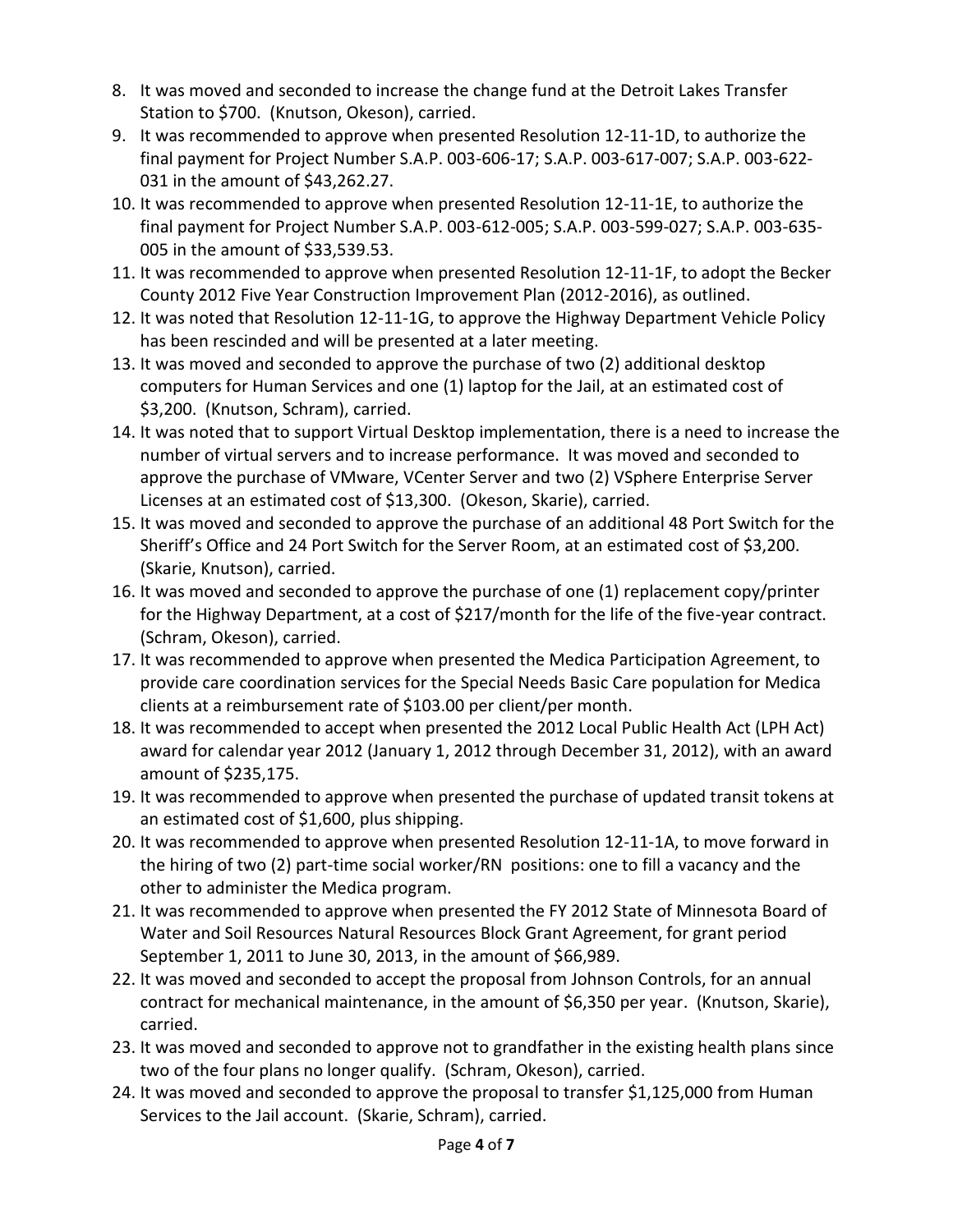- 25. It was noted that there is a need for a porta potty at the Mountain View Recreation Area. Two quotes were received and the lowest was \$105 per/month but more service may be necessary. This will be brought back in two weeks.
- 26. Discussion was held on the 2012 budget. The budget is balanced at a 0% increase for 2012.
- 27. It was noted that at the last meeting there was a discussion on Aquatic Invasive Species (AIS) funding. While it is recognized that there is support for funding, there is no money in the current budget. If approved, it would have to be specifically a one-time funding, preferably with matching funds, not ongoing costs.

Greater Minnesota Regional Parks & Trails Coalition (GMRPTC): Brad Green, City of Detroit Lakes Public Works Director presented and Jonathan Smith, City Administrator for the City of Frazee was present:

Brad Green gave an overview of the Greater Minnesota Regional Parks and Trails Coalition (GMRPTC). He noted that there is not legacy money available, however, will be eligible to apply for grants. The cities need the help of the county to be able to access this money, which will help with economic development. The cities are requesting that the county pay the \$150.00 for the 2012 Annual Membership to the GMRPTC. It was moved and seconded to approve Resolution 12-11-1B, that the Board of County Commissioners of Becker County approve the 2012 Greater Minnesota Regional Parks and Trails Coalition Annual Membership, at a cost of \$150.00. (Schram, Okeson), carried.

The meeting recessed at 10:00, for one-half hour, for the Becker County Annual Holiday Tea, hosted and paid for by the County Commissioners.

Human Services: Nancy Nelson presented:

- 1. It was moved and seconded to approve the renewal of the yearly agreement with Lakeland Mental Health Center for outpatient services, adult day treatment, pre-school day treatment, case management-children, case management-adult, and Rule 14 Community Support Program (CSP). (Skarie, Knutson), carried.
- 2. It was moved and seconded to approve the Medica Participation Agreement, to provide care coordination services for the Special Needs Basic Care population for Medica clients at a reimbursement rate of \$103.00 per client/per month. (Knutson, Skarie), carried.
- 3. It was moved and seconded to accept the 2012 Local Public Health Act (LPH Act) award for calendar year 2012 (January 1, 2012 through December 31, 2012), with an award amount of \$235,175. (Schram, Knutson), carried.
- 4. It was moved and seconded to approve the purchase of updated transit tokens at an estimated cost of \$1,600, plus shipping. (Knutson, Okeson), carried.
- 5. It was moved and seconded to approve Resolution 12-11-1A, to move forward in the hiring of two (2) part-time social worker/RN positions; one to fill a vacancy and the other to administer the Medica program. (Schram, Skarie), carried.
- 6. It was moved and seconded to approve the Human Services Claims for Human Services, Community Health, and Transit. (Skarie, Knutson), carried.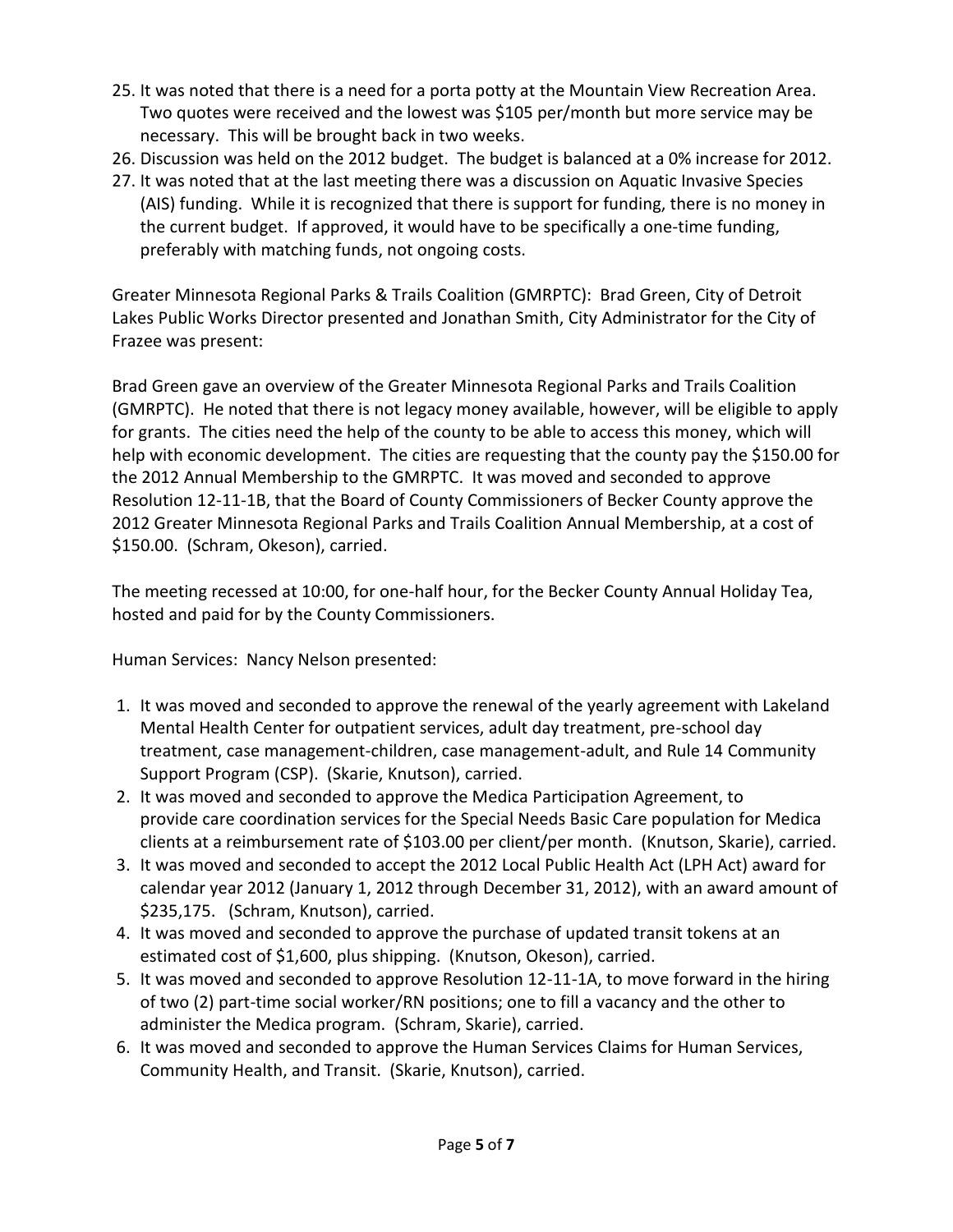Becker Soil and Water Conservation District: Brad Grant presented:

- 1. It was moved and seconded to approve the FY 2012 State of Minnesota Board of Water and Soil Resources Natural Resources Block Grant Agreement, for grant period September 1, 2011 to June 30, 2013, in the amount of \$66,989. (Okeson, Schram), carried.
- 2. It was moved and seconded to accept the 2011 Annual Report and Workplan Summary, as submitted. (Schram, Okeson), carried.
- 3. Brad Grant presented an overview of the Becker Soil and Water Conservation District/Natural Resources Conservation Service Field Office 2011 projects. He thanked the Information Technology (IT) Department for purchasing and setting up computers in the office and noted his appreciation for the support of the county.

Highway: Brad Wentz presented:

- 1. It was moved and seconded to approve Resolution 12-11-1D, to authorize the final payment for Project Number S.A.P. 003-606-17; S.A.P. 003-617-007; S.A.P. 003-622-031 in the amount of \$43,262.27. (Okeson, Schram), carried.
- 2. It was moved and seconded to approve Resolution 12-11-1E, to authorize the final payment for Project Number S.A.P. 003-612-005; S.A.P. 003-599-027; S.A.P. 003-635-005 in the amount of \$33,539.53. (Schram, Okeson), carried.
- 3. It was moved and seconded to approve Resolution 12-11-1F, to adopt the Becker County 2012 Five Year Construction Improvement Plan (2012-2016), as outlined in said resolution. (Okeson, Schram), carried.
- 4. Resolution 12-11-1G, to approve the Highway Department Vehicle Policy was rescinded. It was presented to the Finance Committee and a request was made to re-word the intent and present at a later meeting.

It was noted that the new Board Chair will need to make the committee assignments at the first meeting in January.

There will be a meeting on December 22, 2011, with the Recreational Advisory Committee (RAC) and the County Attorney in the County Attorney's office in reference to the Ordinance.

It was moved and seconded to close the session for Union Negotiations. (Knutson, Okeson), carried.

Closed Session: Union Negotiations: Nancy Grabanski and Ryan Tangen presented:

It was moved and seconded to open the session. (Knutson, Okeson), carried.

Open Session: Human Resources: Courthouse Contract: Nancy Grabanski and Ryan Tangen presented:

1. It was moved and seconded to accept and ratify the Courthouse Contract, as presented. (Okeson, Schram), carried. Board Chair Nelson expressed the Board's thanks and appreciation for all of the hard work put forth in reference to the labor negotiations and